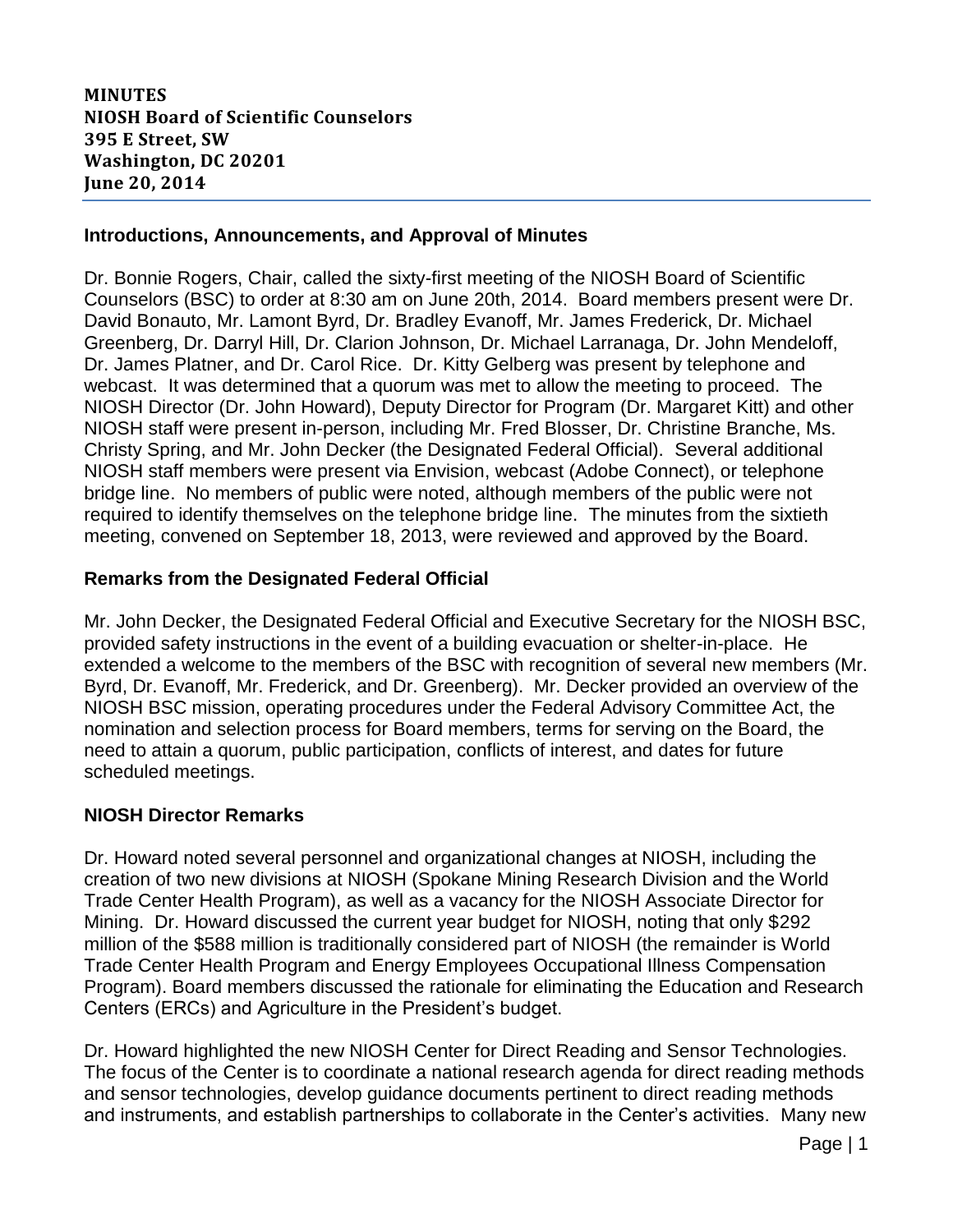sensor technologies are available, including those that measure coal dust and explosive atmospheres in mines. Dr. Howard suggested that this could be a future BSC agenda topic. Another topic noted was the NIOSH climate change initiative, and a paper written by Dr. Paul Schulte of NIOSH was cited. The following items were also noted: The campaign to prevent falls in construction, Dr. Michael Flynn's paper in Professional Safety: Safety & the Diverse Workforce, Lessons from NIOSH's Work with Latino Immigrants, and the NIOSH document, The State of the National Initiative on Prevention through Design. Dr. Howard noted NIOSH's growing presence on social networks, including the NIOSH Science Blog, and social presence statistics for eNews, Total Worker Health subscribers, Facebook followers, Pinterest, Flickr images, Twitter, and You Tube. The science blog has been effective in condensing complicated topics into short overviews that will attract more readers compared to those who engage the full paper or topic. Board members discussed Total Worker HealthTM and suggested that it would be a potential topic for a future meeting. Dr. Howard noted the 1st International Symposium to Advance Total Worker HealthTM, October 6-8, 2014 at the NIH in Bethesda. Board members complimented NIOSH on its participation at OSHA's silica hearings. Dr. Howard noted two new upcoming publications: A NIOSH Criteria Document on diacetyl and 2,3-pentanedione and an update to the NIOSH Criteria document on heat stress.

# **Overview and Charge to the BSC – Assessing Progress in Implementing National Academies' Recommendations in NIOSH Programs.**

Ms. Elizabeth Hofer of NIOSH presented a slide set summarizing the Charge to the BSC and a description of the process for scoring NIOSH programs. The BSC will be assessing the continued progress on select recommendations for six NIOSH programs, reviewed previously by the BSC in 2011/2012. At this meeting, the BSC will receive progress reports from the following programs: Personal Protective Technologies, Health Hazard Evaluations, and Hearing Loss Prevention. BSC work groups have been formed to reach consensus on scores, which will then be discussed and voted on by the BSC at the September 5, 2014 meeting. The following NIOSH programs will provide progress reports at the September 5, 2014 meeting: Respiratory Disease Research Program, Construction Research Program, and Traumatic Injuries. The work groups will likewise reach consensus on the scores, which will then be voted on at the November 7, 2014 conference call/on-line meeting. A list of the work group members can be found in Attachment 1 below; all work group members will consist of BSC members (that is, there are no non-BSC individuals participating on the work groups).

# **National Academies Implementation: NIOSH Hearing Loss Research Program**

Dr. James Thompson of NIOSH provided a review of NIOSH progress implementing National Academies' recommendations for the Hearing Loss Research Program.

A Board member commented that the program is missing a relationship with the Department of Transportation (DOT). The Board member asked if the program has any future plans to partner with DOT, and if they receive any data from DOT. Dr. Thompson responded that HLP has had several discussions with DOT, but they do not have any active partnership activities ongoing at this time. The program does receive data from DOT, however. Another Board member asked for a description of the engineering control technology developed by the program. Dr. Thompson indicated that the program initially identifies the component of the machinery that is the source of noise, and they use a variety of methods including matrix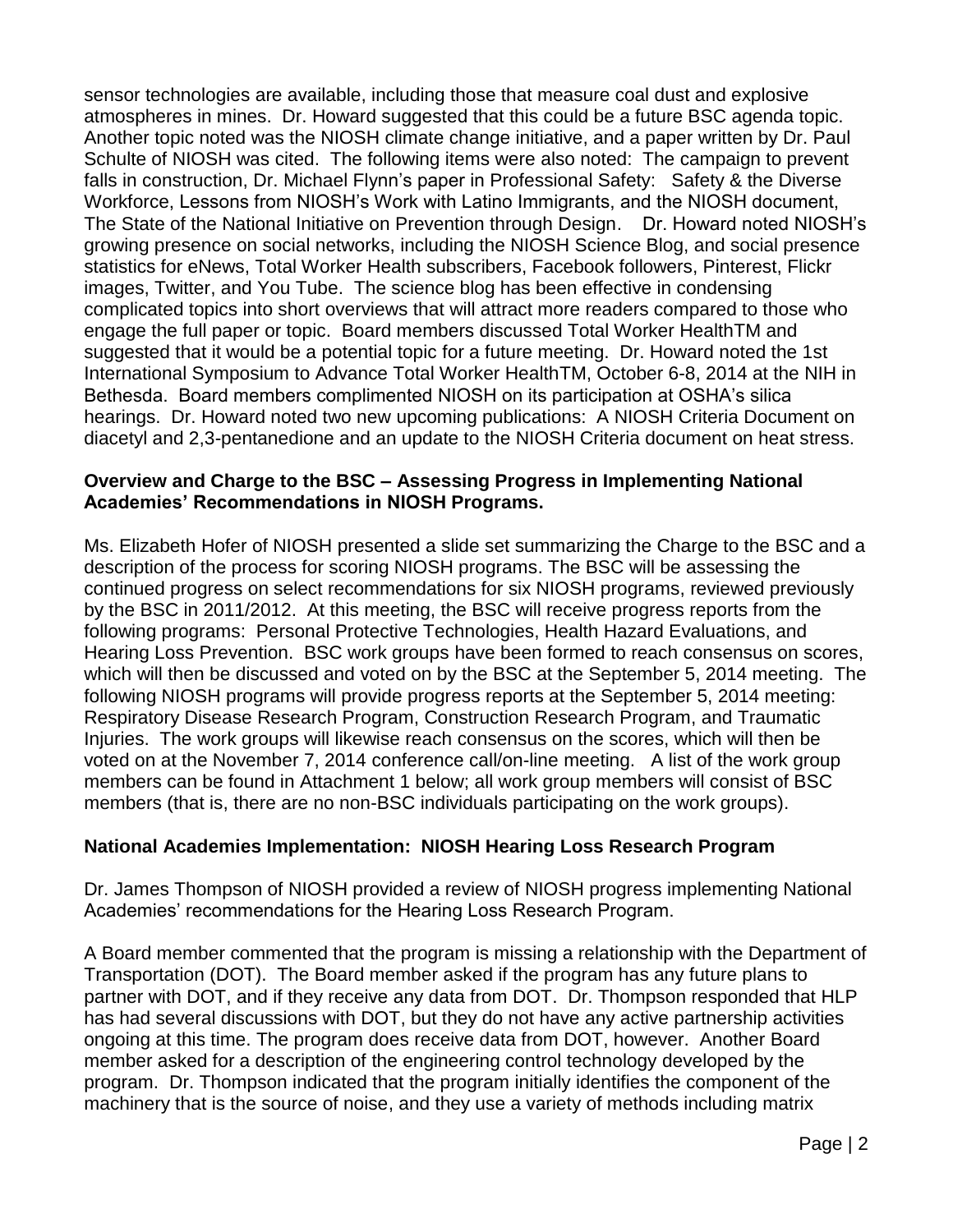inversion to analyze the transfer of that noise from machine to the worker. They then develop control technology that can be implemented in the machinery to reduce noise exposure. A Board member asked a question about the program's audiogram database, in particular regarding other data besides the audiogram recordings are being included in the database and the ultimate purpose of the database. Dr. Thompson responded that currently the database contains mostly audiograms and very little data on industry, noise source, worker information, etc. Future plans will be to collect more detailed information to include in the database. Another Board member asked if the program could provide more information on the impulse noise laboratory, and in particular, whether the program is exploring impulse noise from construction machinery. Dr. Thompson answered that research in the broader field of noise research has been very focused on continuous noise, while impulse noise has the potential to be much more damaging than continuous noise. This lab's research will allow NIOSH to measure impulse noise with much greater precision, and construction machinery will definitely be a focus for the lab. Regarding the Safe in Sound award, a Board member asked how NIOSH is involved in looking at noise from personal devices such as iPods or phones, and how the program is communicating to young workers. Dr. Thompson responded that NIOSH is looking into these devices, and this has been an ongoing effort for the Institute. The program is also working closer with the Young Worker Program to initiate early exposure prevention with young workers. In relation to a concern about audiograms, another Board member asked if there a plan for data analysis of the audiograms in the future, in particular, whether having a data analysis plan could guide the program in identifying the data they need to collect. Dr. Thompson responded that there is a data analysis plan for the audiogram database. This plan is described in publications for this project. The program also is working closely with the Department of Defense (DOD), since they have a similar database. In particular, DOD and the NIOSH Hearing Loss Prevention Program are working together to share data and explore on how to expand, structure and use this database in the future. A Board member commented that cross-sector programs can at times have issues when working with sector programs, asking whether the hearing loss prevention program has experienced this issue. Dr. Thompson noted that the HLP program focuses on 5 of NIOSH's 10 industry sectors rather than work with all sectors in order to find specific instances where support can be provided. This is a direct result of the program's National Academies Implementation Plan that the BSC approved. In relation to engineering control technologies, a Board member asked if the identified controls move to commercialization after they are developed. Dr. Thompson indicated that yes, once controls are developed for equipment, can they be manufactured and included in the sale of equipment. This has happened with several pieces of machinery in such a way that some controls become standard as part of the sale of machinery. Most examples of this happening are in mining equipment (for example, the continuous miner equipment). Finally, a Board member asked who is completing most of the work for recommendation #7 (Systematizing collaboration with regulatory partners). Dr. Thompson noted that this is mostly being done by the Division of Applied Research and Technology (DART) with assistance from others in the Hearing Loss Prevention program.

# **NIOSH Disaster Science Research Initiative to Enhance Responder Safety and Health**

Dr. Margaret Kitt, Deputy Director for Program, NIOSH, provided an overview of the new disaster science initiative (DRSI) at NIOSH. (Note: This program is not part of the National Academies review.) Dr. Kitt began the presentation with a summary of the Emergency Responder Health Monitoring and Surveillance (ERHMS) system, developed through an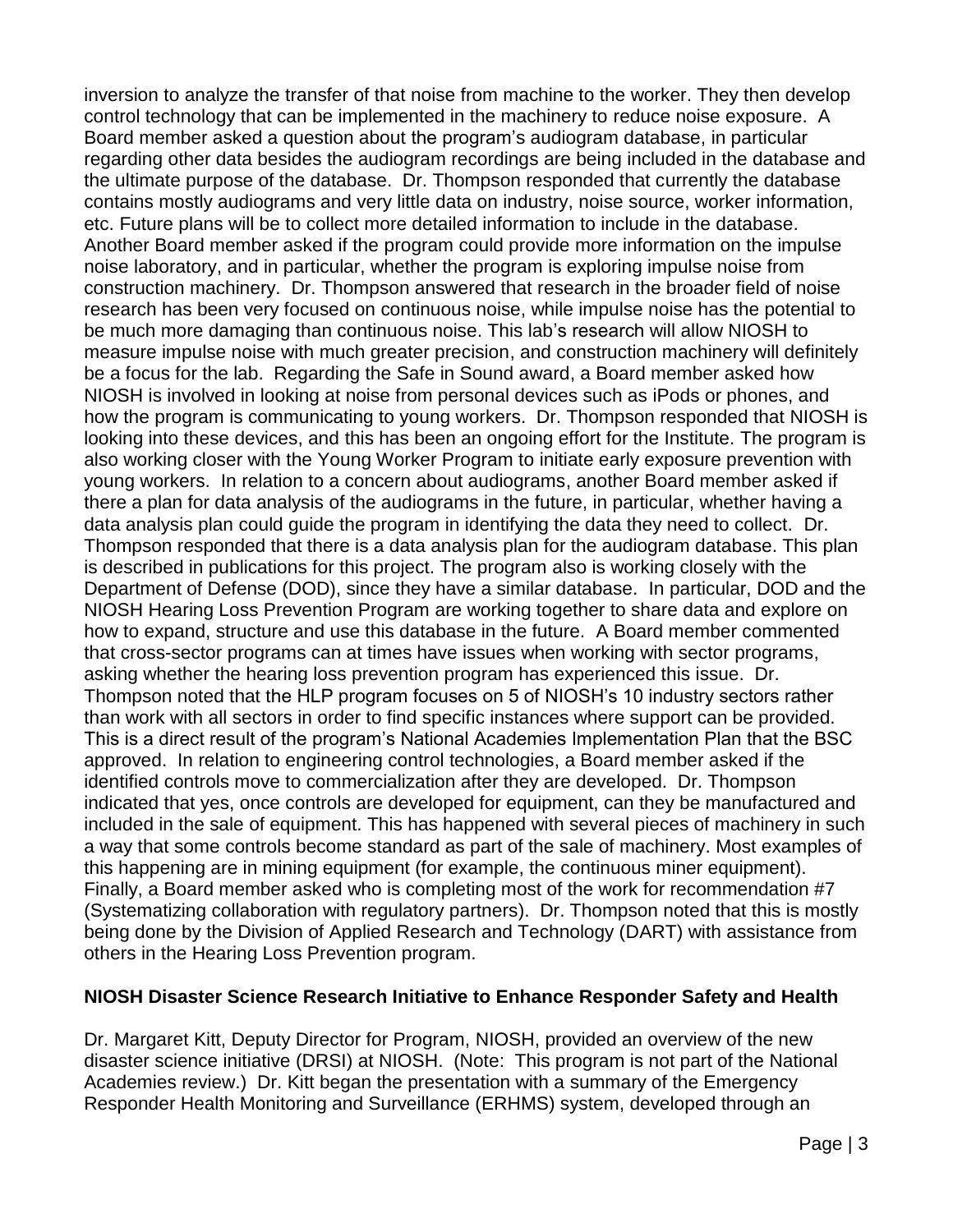interagency work group, lead by NIOSH, and ultimately published by the National Response Team. The core aspects of ERHMS are (1) covering workers in all phases (pre-deployment, during deployment, and post-deployment), (2) ensuring only qualified, trained, and properly equipped personnel are selected for deployment, (3) ensuring all receive sufficient health and exposure monitoring, (4) determining whether long-term monitoring or surveillance is needed, and (5) addressing potential long-term health effects of responders. Dr. Kitt further discussed the factors that need to be considered for longer-term studies and associated decision-making related to commencing disaster-related research. Various considerations related to biological monitoring as part of disaster research were reviewed, including a decision matrix to help evaluate when biological monitoring should be initiated. Dr. Kitt then reviewed the various types of research questions faced by NIOSH, and input needed from the BSC. This included the following questions: What additional research is needed? What are the respective roles for NIOSH and the extramural community in this effort? What is the best way to garner support from the responder community? A NIOSH-sponsored workshop on disaster science research will be held with experts in July.

A Board member initially commented that one of the greatest challenges is that the responder population is so vast and heterogeneous. With respect to focusing research, Dr. Kitt was asked how a disaster defined. Dr. Kitt responded that research could include in any of the phases of a response, but for the purposes of NIOSH's research planning, the focus could be on larger events with significant worker impact, although it is possible that initial efforts might be better targeted toward smaller events that are more amenable to initiating a research program. A Board member commented that the Department of Homeland Security (DHS) Science & Technology group is planning on conducting similar types of research and asked if NIOSH is represented on this group. Dr. Kitt and Dr. D'Alessandro indicated that Mr. Bill Haskell of NIOSH/NPPTL represents NIOSH on the group. A Board member asked how NIOSH would protect human subjects. Dr. Kitt indicated that this discussion is underway, and much of this discussion has been elevated to the Department level/Assistant Secretary for Preparedness and Response. A Board member asked if this initiative is funded by the World Trade Center Health Program (WTC). Dr. Kitt indicated that the initiative is not funded by WTC, but that input from WTC staff is being sought. A Board member asked if in-house legal counsel needs to be consulted prior to engaging in this research. Dr. Kitt indicated that legal counsel will probably need to review the initiative once it is better developed. A Board member asked how NIOSH will handle ethical issues and informed consent. Dr. Kitt indicated that NIOSH is considering these issues and have received a consult with the CDC ethics board. As part of the remaining discussion, the following items were discussed briefly: Whether disaster response includes clean-up and restoration, non-English speakers, mental health response, and the upcoming NIH-sponsored meeting on disaster research.

# **National Academies Implementation: Personal Protective Technologies**

Dr. Maryann D'Alessandro, Director of the National Personal Protective Technology Laboratory (NPPTL) of NIOSH, provided a progress update on the Personal Protective Technologies (PPT) program. The high priority issues selected for NIOSH BSC implementation tracking included (1) Participate in policy development and standards across all types of PPT, (2) Oversee certification of all PPT including an assessment of certification mechanisms, (3) Conduct outreach programs for optimal use and acceptance of PPT by workers, (4) Define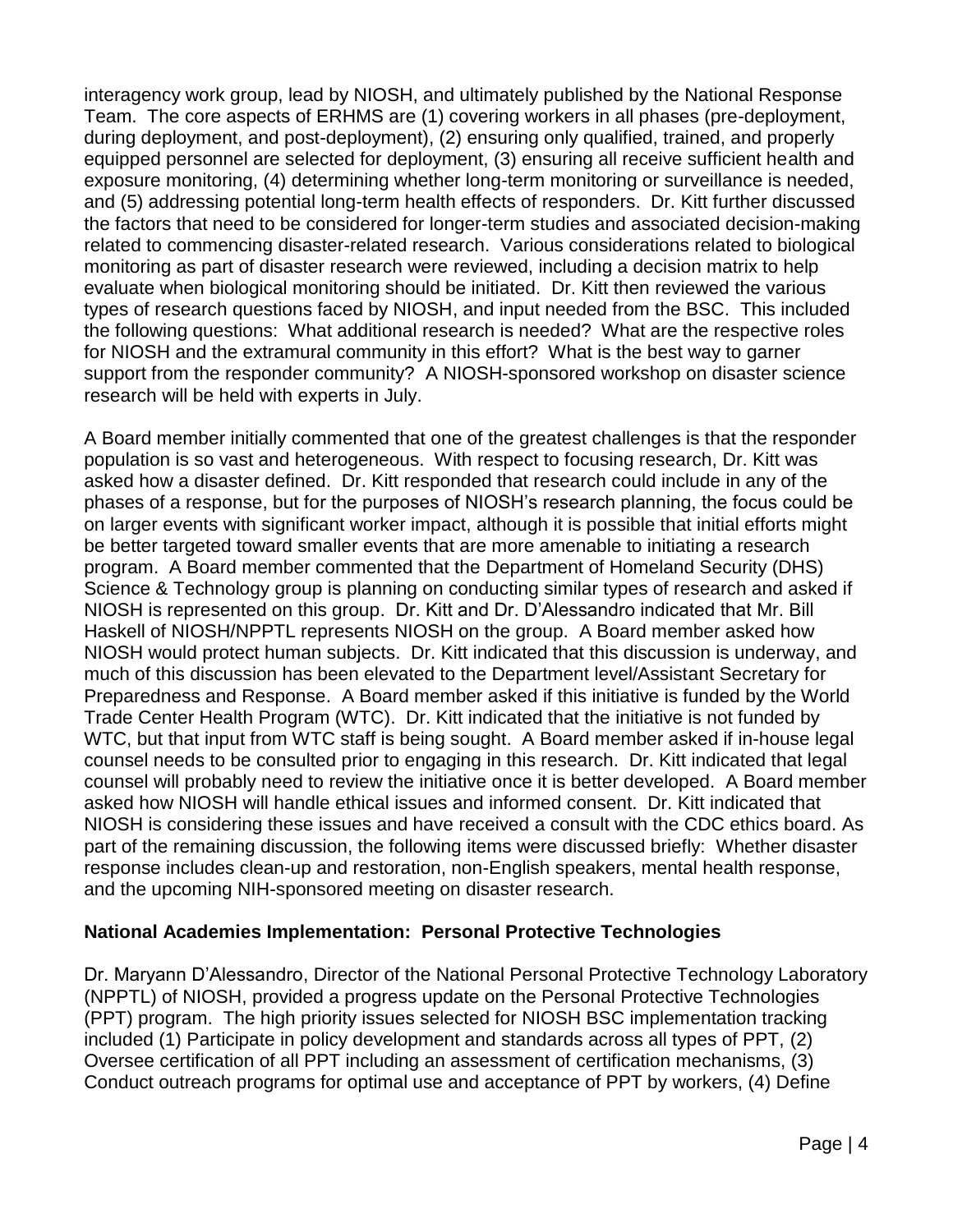barriers to and facilitators of PPT, and (5) Develop innovative PPT designs and test methods to improve comfort, fit, and usability.

A Board member commented that there appears to be significant overlap in activities with those of the Department of Homeland Security (DHS) and asked if the program could leverage those resources in their work. Dr. D'Alessandro indicated that the program is already working with DHS to coordinate on several levels. A Board member asked if the program is partnering with the US Coast Guard. Dr. D'Alessandro indicated that the program is tying into the US Coast Guard's existing activities, but has not initiated new projects with the Coast Guard. A Board member asked if Dr. D'Alessandro could discuss the head forms. Dr. D'Alessandro indicated that the program collected head scans of thousands of workers (approximately 4,000). These scans were used to develop the new head forms that will be able to assist with more accurate respirator fitting. Over the years, the shape of US worker heads have changed (in particular, increased in size). These new head forms will be used to examine better respirator and eyewear PPE fitting. A Board member asked if respirator comfort is being considered currently in PPE research, and in particular if isolation gown integration with the glove is being examined. Dr. D'Alessandro indicated that currently no plan is in place at this time to incorporate glove fit into the isolation gown fitting. A Board member asked if there are other target groups/populations being examined for research partnering, such as LPN's and other user groups that ERC's will not reach. Dr. D'Alessandro indicated that ERC's are a new piece of the research puzzle for the PPT program. Currently worker organizations are the key to identifying issues that need research. Regarding research and engagement, a Board member commented that the closer to the direct user, the more feedback the program will receive. Dr. D'Alessandro indicated that this is a big effort for the program currently, especially at the training and education level. A Board member pointed out that the head form work that PPT is conducting could be broadly utilized by other industries, especially since the facial scans are of workers in the current population of the workforce. A Board member asked how the Office the Extramural Programs coordinates with the intramural research program in PPT. Dr. D'Alessandro indicated PPT keeps a pulse on all current grants related to PPE. Regular stakeholder meetings that include grant recipients help focus the intramural research program. PPT Program checks with grantees to ensure they do not duplicate research efforts in the intramural program. When NIOSH does not have the capability in-house to perform a needed piece of research, the program seeks to offer grants externally to complete the research.

# **NIOSH Center for Motor Vehicle Safety**

Dr. Stephanie Pratt of NIOSH provided an overview of the NIOSH Center for Motor Vehicle Safety. (Note: This program review is not part of the National Academies implementation review.) Motor vehicle crashes are the leading cause of workplace fatalities, accounting for 35% of the total. The vision for the program is "All workers who are exposed to hazards of motor vehicle traffic while working have the highest levels of protection from the risk of motor vehicle crashes and resulting injuries." The NIOSH Center for Motor Vehicle Safety recently published a new strategic plan. Its highest-level goals cover: (1) advancing identification of crash risk factors; (2) engineering and technology-based safety interventions; (3) comprehensive, evidence-based road safety management policies; (4) global collaborations; and (5) communicating prevention information to employers, workers, and other stakeholders. An executive summary of the strategic plan is included in the briefing book. The Center's strategies for impact include: (1) partnerships and information exchange with key government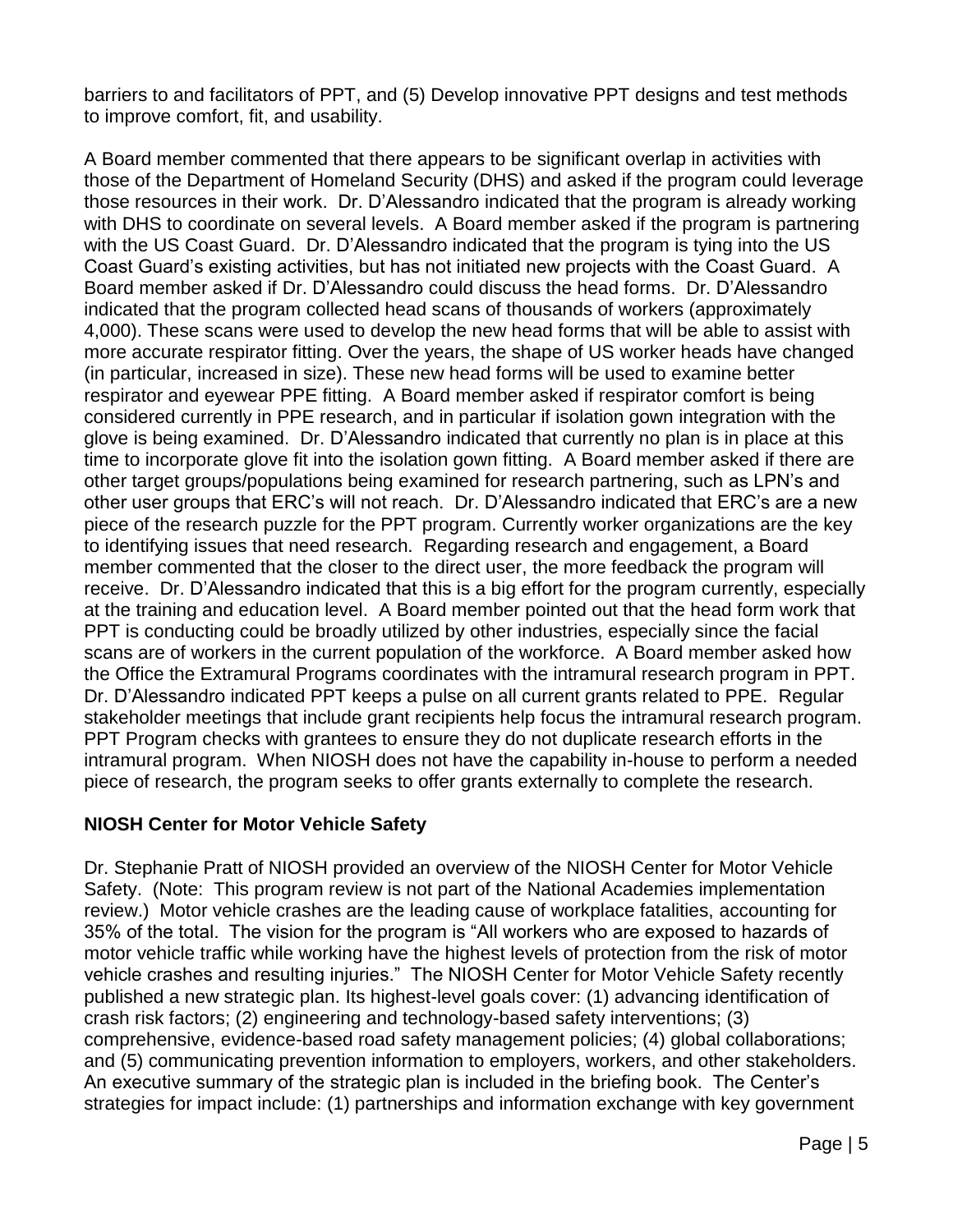partners in CDC and DOT, the NGO and research communities, and the private sector; (2) influencing management, testing, and manufacturing practices by participating on standards committees; and (3) translating research results into information products for our stakeholders.

A Board member asked if the Center for Motor Vehicle Safety also cover events involving farm equipment or other off-road equipment such as machinery used in highway work zones. Dr. Pratt indicated that when the Center cites statistics, for example that indicate that 35% of all workplace fatalities are the result of motor vehicle crashes, this includes all fatalities, on or off a public roadway, involving the driver or passenger of a motor vehicle or mobile equipment, or a pedestrian worker. However, the Center emphasizes events that occur on public roadways, which make up the majority of these fatalities. In emphasizing events on public roadways, we are still including machinery or mobile equipment being driven 'in transport' (i.e., being driven from one place to another, and not doing its usual task as a machine).

# **National Academies Implementation: Health Hazard Evaluation (HHE) Program**

Dr. Allison Tepper provided an update on progress in implementing selected National Academies' recommendations. An abbreviated slide set was presented (provided in Attachment 1), focused on five recommendations related to (1) requester diversity (need to reach underserved, small business; coordinate with agencies), (2) emerging hazards (need to be proactive), (3) HHE recommendations (ensuring quality & impact), (4) dissemination (innovation), and (5) policy (work with agencies, interaction with NORA). In terms of progress, three main points were made: (1) The program is making a good faith effort, (2) The program is responding to external factors, particularly the changing workforce demographics, including non-English speaking workers and communicating in Spanish, (3) Importance of learning and changing. The program is embracing research to practice, using that information to make adjustments. The program's most visible output, the HHE report, has changed considerably in response to the previously mentioned items. Additionally the program has embraced the concept of plain language in HHE reports. In terms of impact, the progress can be viewed through the following three considerations: (1) Impact on single workplace, where the program provides services one workplace at a time. The example cited was a poultry processing plant with a campylobacter problem. The program followed up with the plant 2 years later and learned incidence of campylobacter decreased 70%. (2) Workplace "ripples": What the program does in one plant has an effect in many others. The impact can be extended to the corporate level. Example cited was a recipient of HHE incorporated recommendations into a national training program. (3) Policy: HHE work in the area of flavorings is an example (diacetyl). In OSHA silica standard, OSHA reviewed HHEs, and HHE information also used in stakeholder input to OSHA. For the future, the following objectives for the HHE program were offered: (1) Recognize need to adapt and stay relevant, especially as it relates to changes in the workforce, (2) Monitor and evaluate impact, (3) Maintain the unique role of the HHE program as a public health resource for employers and employees.

A Board member commented that previously HHE requests were very concentrated in the Cincinnati area and asked if that stayed the same and what can we do to expand regional requests. Dr. Tepper indicated that the Midwest consistently has the most HHE requests, but she didn't necessarily agree that the requests are solely focused in Cincinnati. The program can provide more specific data to the BSC on where HHEs are occurring. A Board member asked how the program markets to the right requesters, and in particular, as the program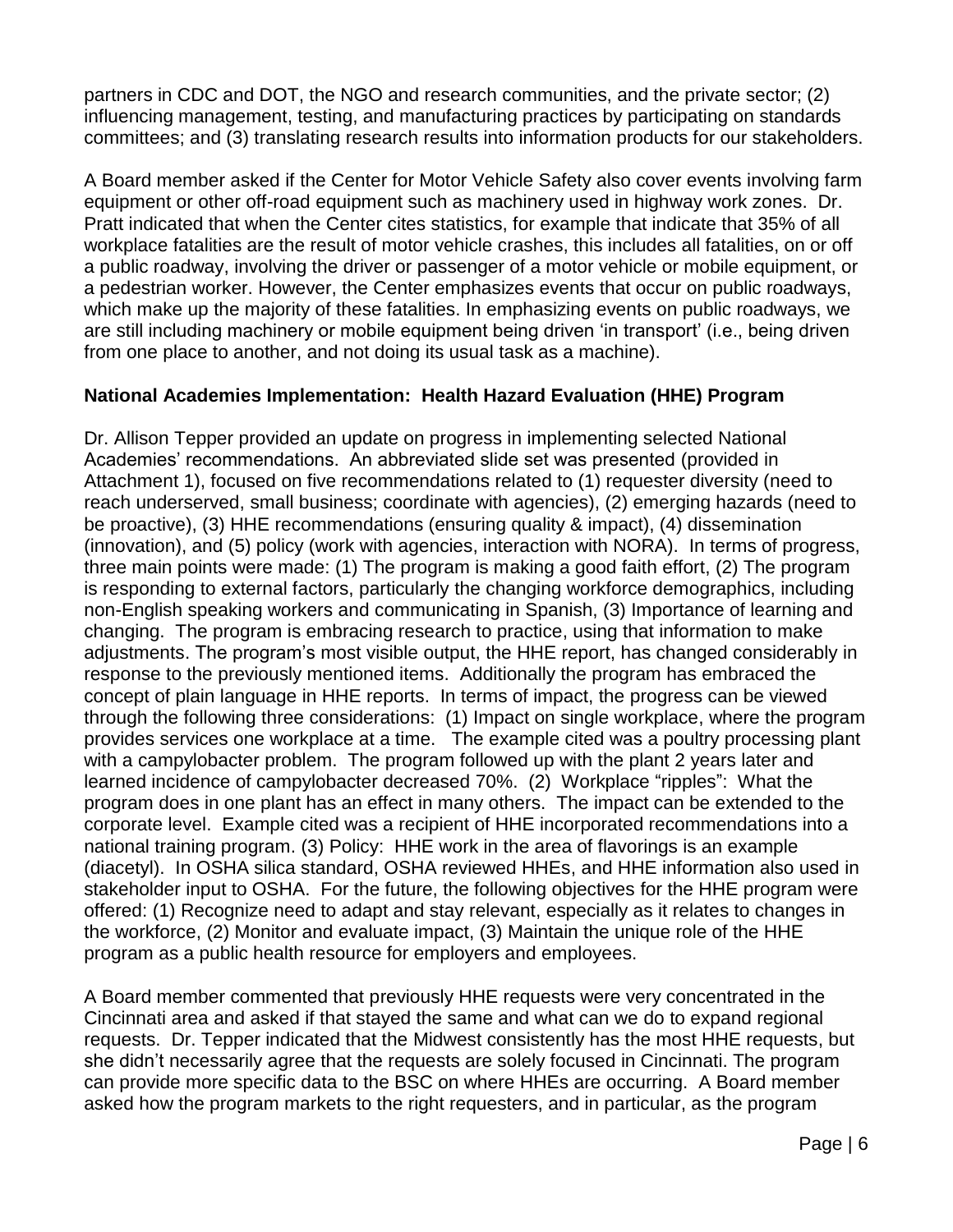responds to requesters, what percent expect help because they think they have a problem, but do not. And how do you connect those requesters to the correct organizations? Dr. Tepper noted that no data are readily available on this specific issue. Referrals are made to connect agencies when warranted. For example, the program does make referrals to OSHA for consultation or enforcement, when issues are outside our expertise or authority. When recommendations are made, a Board member asked what the program does with their recommendations to affect the requesting industry as a whole, outside the one company that requests an HHE. Dr. Tepper indicated that this varies by HHE. The program does not send the HHE reports to all companies within an industry, but they do disseminate the report to the NORA sector councils, whose membership includes many industry leaders who can utilize the results. Additionally the program has begun publishing articles based on their HHE reports in trade publications that specifically target industries. A Board member asked if the mold assessment tool available online. Dr. Tepper noted that a link is available within the HHE Program's progress report submitted to the BSC. A Board member asked why some employers turn down the invitation for a follow back meeting. Dr. Tepper indicated that about 25% see no need for a phone call. A smaller percent refuse because they see no need to revisit the issues. The smallest percent don't ever respond to the program's invitation. The program has made efforts to better describe the follow-back process and give employers a heads up that they will be asked to participate in follow back activities. A Board member commended the HHE program for its work on flavorings. Another Board member asked what the for the program's procedure if during an investigation for one hazard, another separate hazard is identified that they were not originally asked to investigate. Dr. Tepper indicated that the program's investigators have an ethical responsibility to comment on hazards they identify whether they were noted in the original request. They may expand the investigation to include the new hazard if they have the appropriate experts with them, and the company and scheduling allow them to. A Board member asked if NIOSH's new Disaster Science Research Initiative might require a lot of manpower from the HHE program, and how do disaster investigations relate to the HHE program. Dr. Tepper responded that HHE staff remains a vital component to respond to disasters. The HHE staff members have experience relevant to response operations.

# **Closing Comments**

Dr. Howard: NIOSH is open to hearing BSC views on program evaluation. Dr. Paul Schulte perhaps could present at a future BSC on the model using external experts. NIOSH program staff commented that the current GPRA measures run through 2016, and it is a great time to consider program evaluation options for the future. In the next few months NIOSH will be looking at measures evaluated by OMB that would need to go into the budget request late next year. Question from BSC member: Is there a specific numerical goal on the current evaluation? Program staff: The average prior scores for the programs were about 4. Sometimes NIOSH will make allocations based on reviewers' comments. However, we don't want to cut something that is succeeding, rather than something that is not doing as well.

Future BSC meetings are scheduled for September 5, 2014 and November 7, 2014. The meeting was adjourned at 3:00 p.m.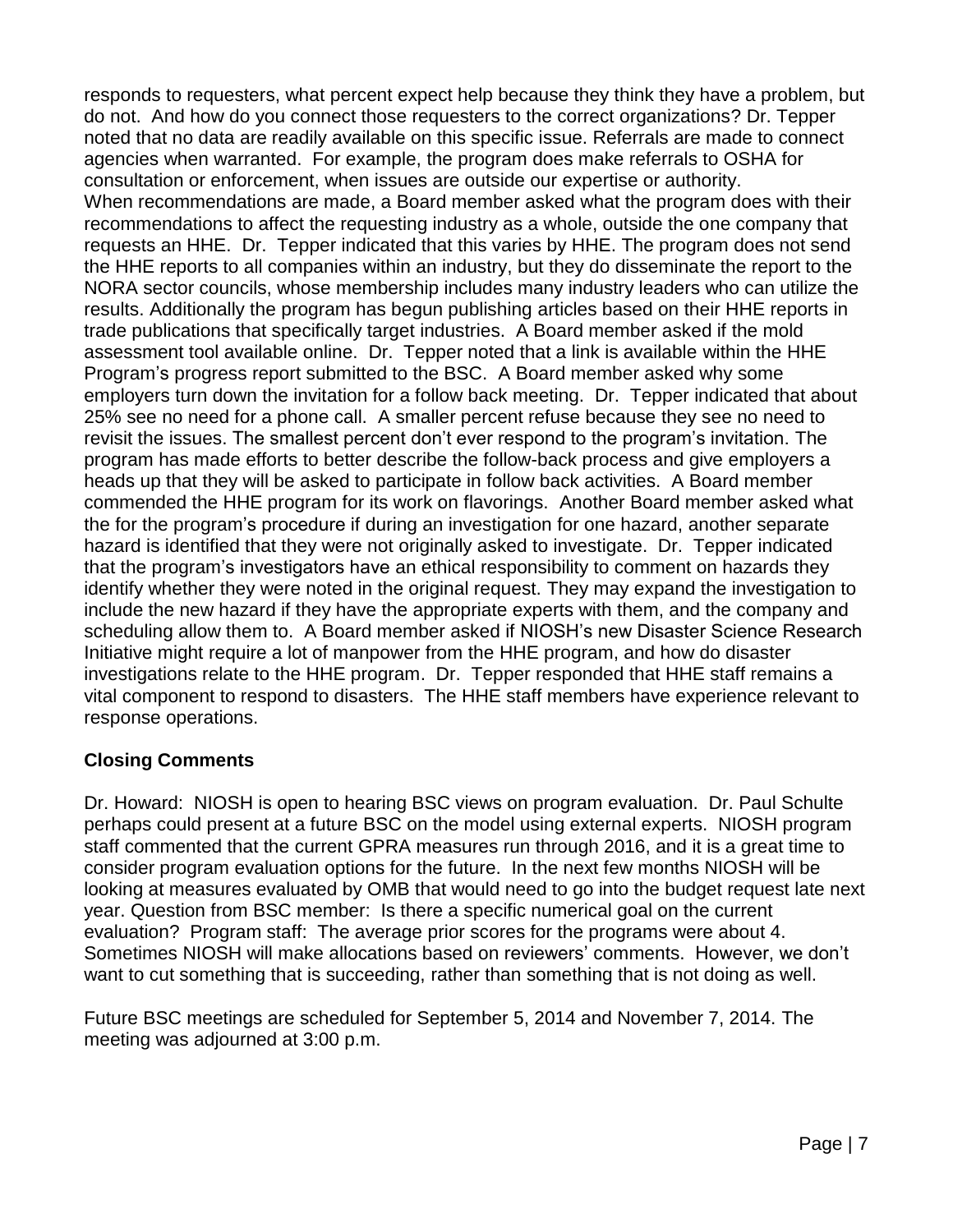# **Certification Statement**

I hereby certify that, to the best of my knowledge and ability, the foregoing minutes of the June 20, 2014, meeting of the NIOSH Board of Scientific Counselors, CDC are accurate and complete.

Sonnie Roger

*M.E. Bonnie Rogers, MPH, DrPH, COHN-S July 21, 2014* **Chair, NIOSH Board of Scientific Counselors Date**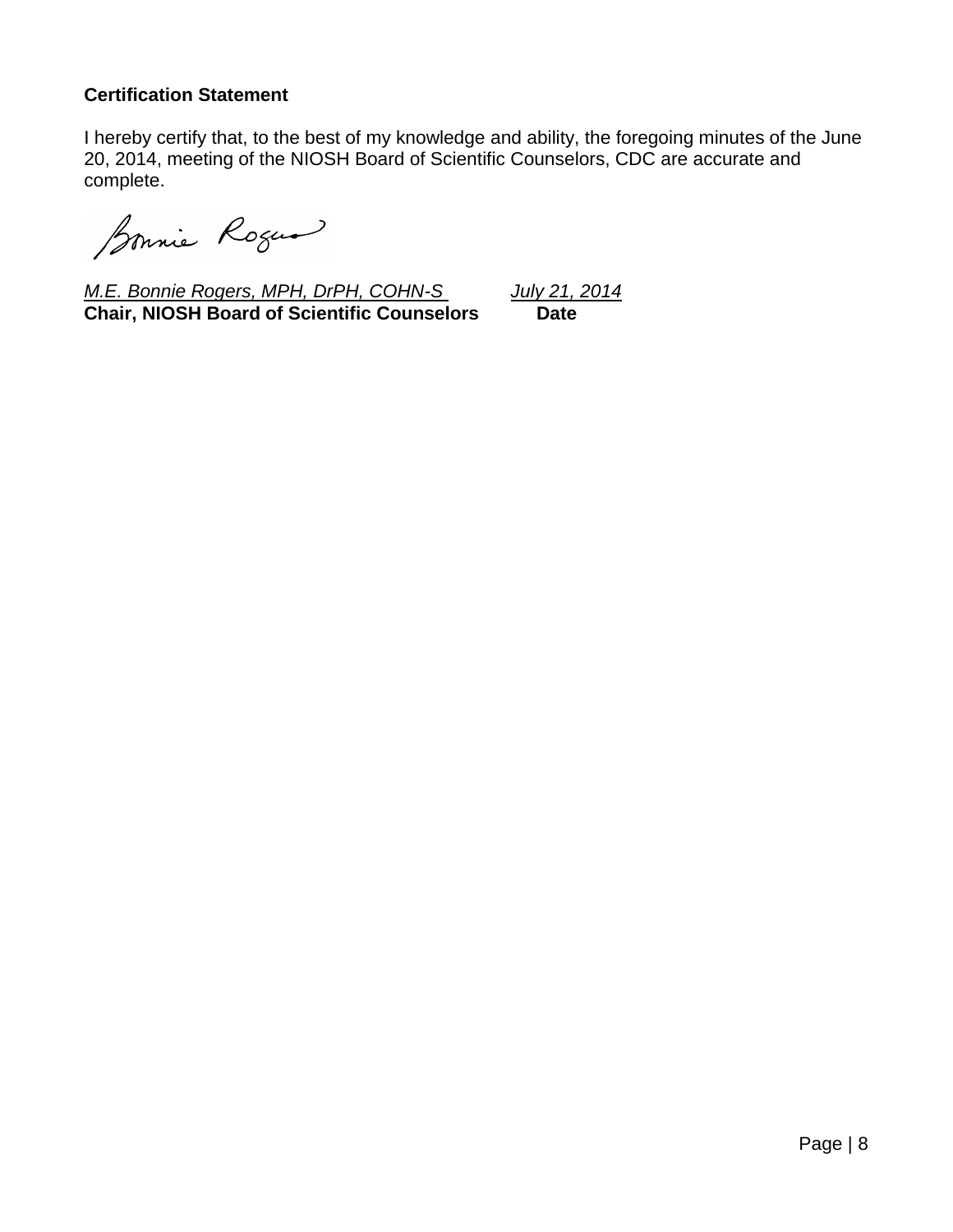# **Attachment 1**

# **BSC National Academies Workgroup Members**

Each NA workgroup requires a minimum of three (3) members. This document includes a list of all workgroup members by program area. Each member's affiliation is listed under their name.

#### **June 20th BSC Meeting:**

### *Hearing Loss Prevention* –

Michael Larranaga, C.I.H., C.S.P., P.E., Ph.D. Professor and Department Head School of Fire Protection and Safety Oklahoma State University

Clarion E. Johnson, M.D. Medical Director Exxon Mobil Corporation

James D. Ramsay, Ph.D., M.A., C.S.P. Chair, Department of Security Studies and International Affairs Embry-Riddle Aeronautical University

Mr. James Frederick Assistant Director, Health & Safety Department United Steelworkers

*Personal Protective Technologies –*

Michael I. Greenberg, M.D., M.P.H. Director, Division of Medical Toxicology Drexel University College of Medicine

Corinne Peek-Asa, M.P.H., Ph.D. Professor Departments of Occupational and Environmental Health and Epidemiology University of Iowa

Carol Rice, Ph.D., C.I.H. Professor Emerita Department of Environmental Health University of Cincinnati

Bonnie Rogers, M.P.H., Dr.P.H., C.O.H.N.-S. Professor and Director of Occupational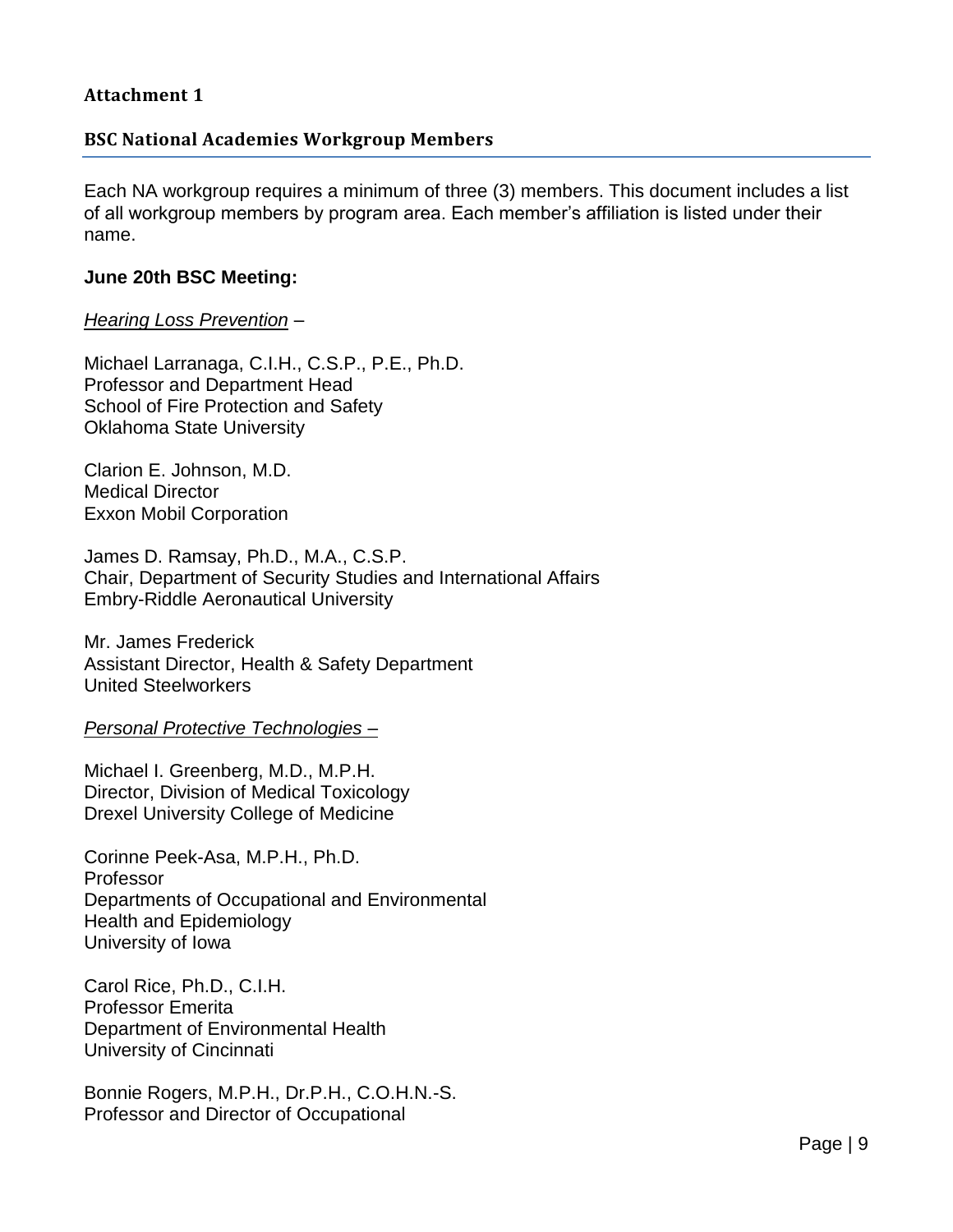Safety and Health University of North Carolina School of Public Health

*Health Hazard Evaluation –*

Kitty H. Gelberg. Ph.D., M.P.H. Director, Bureau of Occupational Health and Injury Prevention New York State Department of Health

David K. Bonauto, M.D., M.P.H. Associate Medical Director Safety and Health Assessment & Research Prevention Program Washington State Department of Labor and Industries

Clarion E. Johnson, M.D. Medical Director Exxon Mobil Corporation

James D. Ramsay, Ph.D., M.A., C.S.P. Chair, Department of Security Studies and International Affairs Embry-Riddle Aeronautical University

# **September 5th BSC Meeting:**

#### *Construction –*

Bradley Evanoff, M.P.H., M.D. Professor of Medicine and Occupational Therapy Washington University School of Medicine

Darryl C. Hill, Ph.D., C.S.P. Executive Director, Health & Safety Global Employee Relations Johnson Controls Inc.

John Mendeloff, Ph.D. Professor Graduate School of Public and International Affairs University of Pittsburgh

*Traumatic Injury –*

Kitty H. Gelberg. Ph.D., M.P.H. Director, Bureau of Occupational Health and Injury Prevention New York State Department of Health